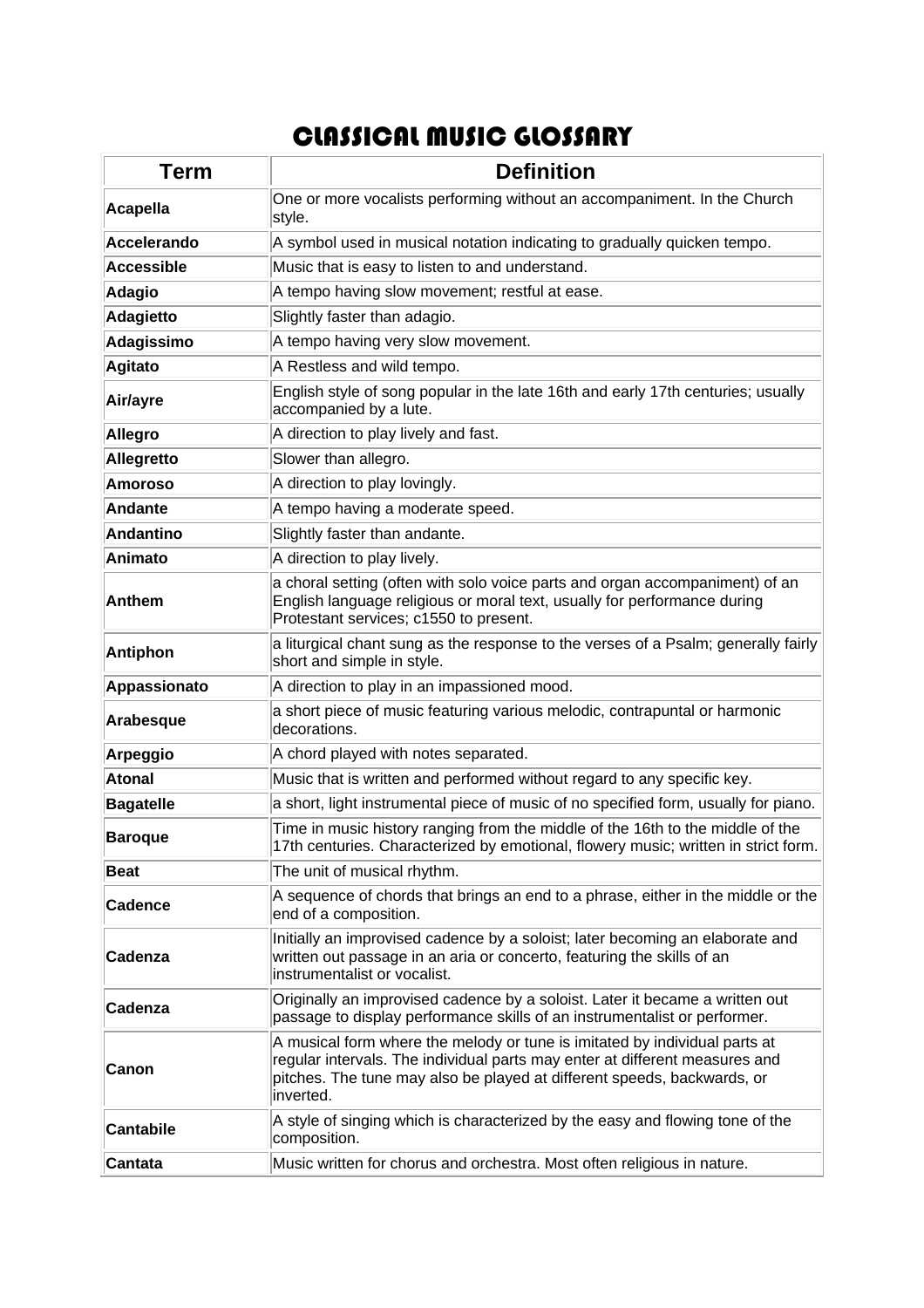| <b>Capriccio</b>         | A quick, improvisational, spirited piece of music.                                                                                                                                     |
|--------------------------|----------------------------------------------------------------------------------------------------------------------------------------------------------------------------------------|
| Carol                    | A song or hymn celebrating Christmas.                                                                                                                                                  |
| Castrato                 | Male singers who were castrated to preserve their alto and soprano vocal<br>range.                                                                                                     |
| Cavatina                 | A short and simple melody performed by a soloist that is part of a larger piece.                                                                                                       |
| <b>Chamber music</b>     | Written for 2 to 10 solo parts featuring one instrument to a part. Each part<br>bears the same importance.                                                                             |
| <b>Chant</b>             | Singing in unison, texts in a free rhythm. Similar to the rhythm of speech.                                                                                                            |
| Choir                    | Group of singers in a chorus.                                                                                                                                                          |
| <b>Chorale</b>           | A hymn sung by the choir and congregation often in unison.                                                                                                                             |
| Chord                    | 3 or 4 notes played simultaneously in harmony.                                                                                                                                         |
| <b>Chord progression</b> | A string of chords played in succession.                                                                                                                                               |
| <b>Chorus</b>            | A group singing in unison.                                                                                                                                                             |
| <b>Chromatic scale</b>   | Includes all twelve notes of an octave.                                                                                                                                                |
| Classical                | The period of music history which dates from the mid 1700's to mid 1800's. The<br>music was spare and emotionally reserved, especially when compared to<br>Romantic and Boroque music. |
| <b>Classicism</b>        | The period of music history which dates from the mid 1800's and lasted about<br>sixty years. There was a strong regard for order and balance.                                          |
| <b>Clavier</b>           | The keyboard of a stringed instrument.                                                                                                                                                 |
| $ C$ lef                 | In sheet music, a symbol at the beginning of the staff defining the pitch of the<br>notes found in that particular staff.                                                              |
| Coda                     | Closing section of a movement.                                                                                                                                                         |
| <b>Concert master</b>    | The first violin in an orchestra.                                                                                                                                                      |
| <b>Concerto</b>          | A composition written for a solo instrument. The soloist plays the melody while<br>the orchestra plays the accompaniment.                                                              |
| <b>Conductor</b>         | One who directs a group of performers. The conductor indicates the tempo,<br>phrasing, dynamics, and style by gestures and facial expressions.                                         |
| <b>Consonance</b>        | Groups of tones that are harmonious when sounded together as in a chord.                                                                                                               |
| <b>Contralto</b>         | Lowest female singing voice.                                                                                                                                                           |
| <b>Counterpoint</b>      | Two or three melodic lines played at the same time.                                                                                                                                    |
| Courante                 | A piece of music written in triple time. Also an old French dance.                                                                                                                     |
| Da Capo                  | In sheet music, an instruction to repeat the beginning of the piece before<br>stopping on the final chord.                                                                             |
| <b>Deceptive cadence</b> | A chord progression that seems to lead to resolving itself on the final chord; but<br>does not.                                                                                        |
| <b>Development</b>       | Where the musical themes and melodies are developed, written in sonata form.                                                                                                           |
| <b>Dissonance</b>        | Harsh, discordant, and lack of harmony. Also a chord that sounds incomplete<br>until it resolves itself on a harmonious chord.                                                         |
| Drone                    | Dull, monotonous tone such as a humming or buzzing sound. Also a bass note<br>held under a melody.                                                                                     |
| Duet                     | A piece of music written for two vocalists or instrumentalists.                                                                                                                        |
| <b>Dynamics</b>          | Pertaining to the loudness or softness of a musical composition. Also the<br>symbols in sheet music indicating volume.                                                                 |
| <b>Elegy</b>             | An instrumental lament with praise for the dead.                                                                                                                                       |
| <b>Encore</b>            | A piece of music played at the end of a recital responding to the audiences<br>enthusiastic reaction to the performance, shown by continuous applause.                                 |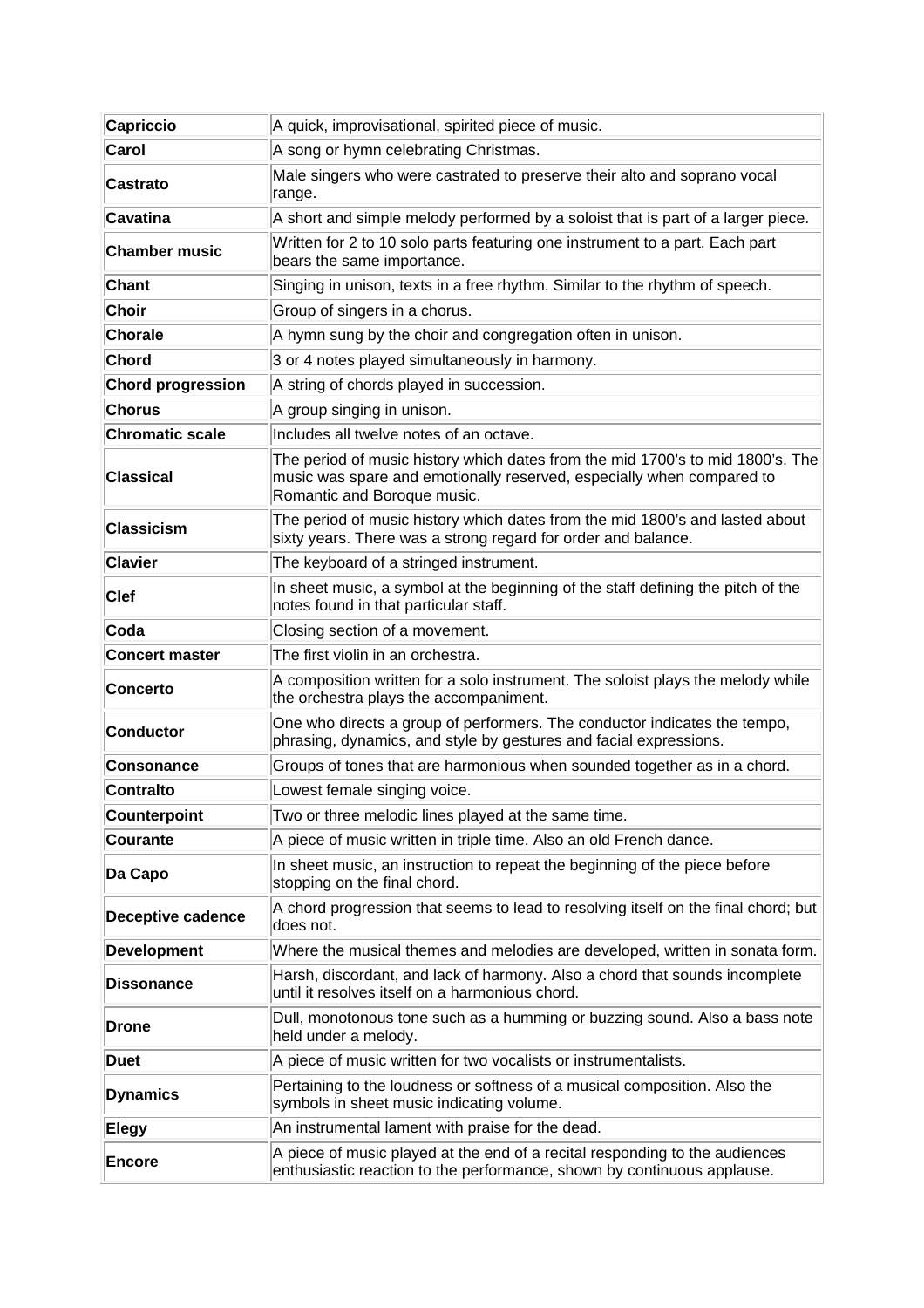| Energico                   | A symbol in sheet music a direction to play energetically.                                                                                                                 |
|----------------------------|----------------------------------------------------------------------------------------------------------------------------------------------------------------------------|
| <b>Enharmonic Interval</b> | Two notes that differ in name only. The notes occupy the same position. For<br>example: C sharp and D flat.                                                                |
| Ensemble                   | The performance of either all instruments of an orchestra or voices in a chorus.                                                                                           |
| <b>Espressivo</b>          | A direction to play expressively.                                                                                                                                          |
| <b>Etude</b>               | A musical composition written solely to improve technique. Often performed for<br>artistic interest.                                                                       |
| <b>Exposition</b>          | The first section of a movement written in sonata form, introducing the<br>melodies and themes.                                                                            |
| <b>Expressionism</b>       | Atonal and violent style used as a means of evoking heightened emotions and<br>states of mind.                                                                             |
| Falsetto                   | A style of male singing where by partial use of the vocal chords, the voice is<br>able to reach the pitch of a female.                                                     |
| Fermata                    | To hold a tone or rest held beyond the written value at the discretion of the<br>performer.                                                                                |
| Fifth                      | The interval between two notes. Three whole tones and one semitone make up<br>the distance between the two notes.                                                          |
| Finale                     | Movement or passage that concludes the musical composition.                                                                                                                |
| Flat                       | A symbol indicating that the note is to be diminished by one semitone.                                                                                                     |
| Form                       | The structure of a piece of music.                                                                                                                                         |
| Forte                      | A symbol indicating to play loud.                                                                                                                                          |
| Fourth                     | The interval between two notes. Two whole tones and one semitone make up<br>the distance between the two notes.                                                            |
| Fugue                      | A composition written for three to six voices. Beginning with the exposition,<br>each voice enters at different times, creating counterpoint with one another.             |
| Galliard                   | Music written for a lively French dance for two performers written in triple time.                                                                                         |
| Gavotte                    | A 17th century dance written in Quadruple time, always beginning on the third<br>beat of the measure.                                                                      |
| Glee                       | Vocal composition written for three or more solo parts, usually without<br>instrumental accompaniment.                                                                     |
| Glissando                  | Sliding between two notes.                                                                                                                                                 |
| Grandioso                  | Word to indicate that the movement or entire composition is to be played<br>grandly.                                                                                       |
| Grave                      | Word to indicate the movement or entire composition is to be played very slow<br>and serious.                                                                              |
| Grazioso                   | Word to indicate the movement or entire composition is to be played gracefully.                                                                                            |
| <b>Gregorian Chant</b>     | Singing or chanting in unison without strict rhythm. Collected during the Reign<br>of Pope Gregory VIII for psalms and other other parts of the church service.            |
| <b>Harmony</b>             | Pleasing combination of two or three tones played together in the background<br>while a melody is being played. Harmony also refers to the study of chord<br>progressions. |
| Homophony                  | Music written to be sung or played in unison.                                                                                                                              |
| <b>Hymn</b>                | A song of praise and glorification. Most often to honor God.                                                                                                               |
| Impromptu                  | A short piano piece, often improvisational and intimate in character.                                                                                                      |
| Instrumentation            | Arrangement of music for a combined number of instruments.                                                                                                                 |
| Interlude                  | Piece of instrumental music played between scenes in a play or opera.                                                                                                      |
| Intermezzo                 | Short movement or interlude connecting the main parts of the composition.                                                                                                  |
| Interpretation             | The expression the performer brings when playing his instrument.                                                                                                           |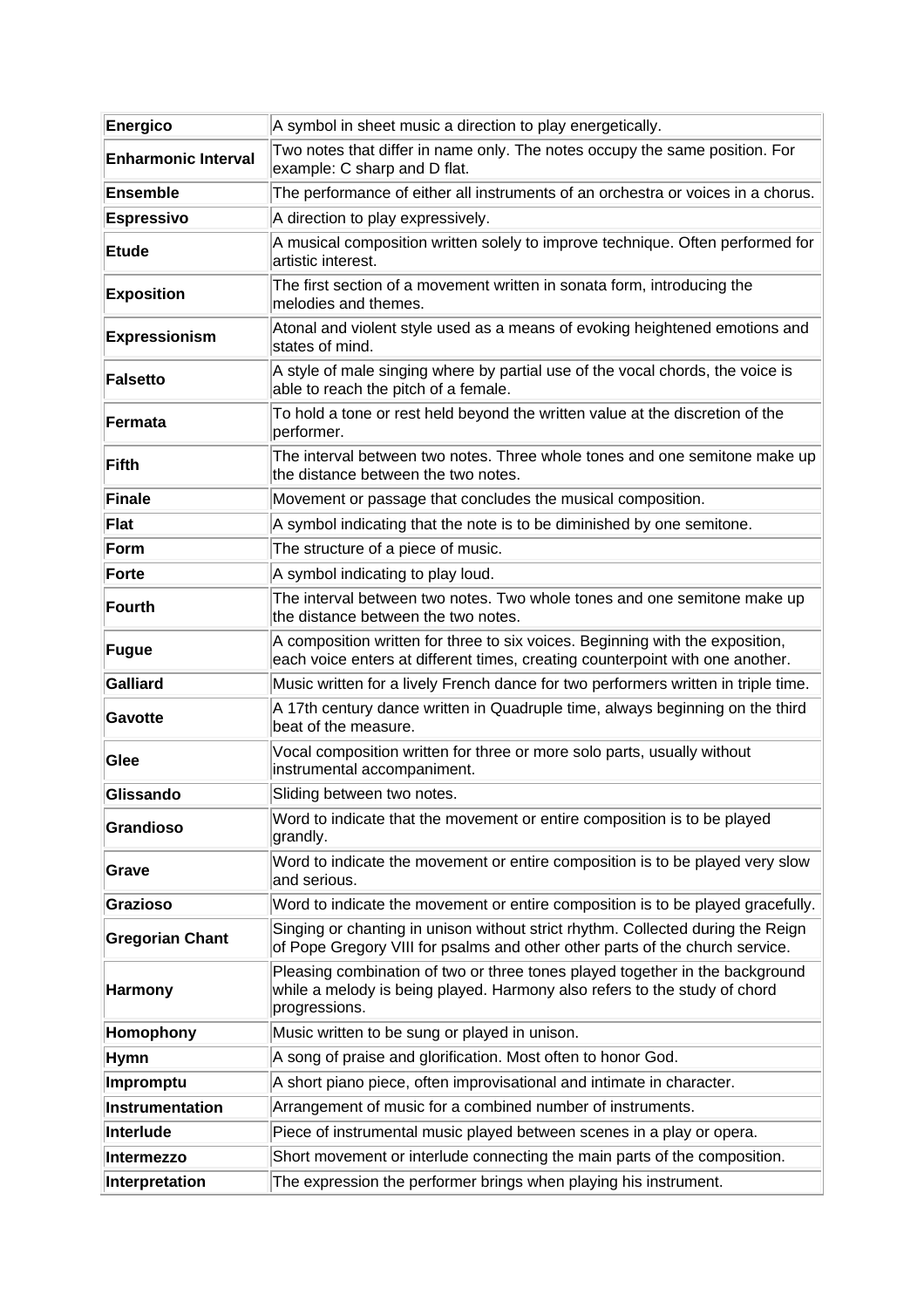| Interval             | The distance in pitch between two notes.                                                                                                                 |
|----------------------|----------------------------------------------------------------------------------------------------------------------------------------------------------|
| Intonation           | The manner in which tones are produced with regard to pitch.                                                                                             |
| Introduction         | The opening section of a piece of music or movement.                                                                                                     |
| Key                  | System of notes or tones based on and named after the key note.                                                                                          |
| <b>Key signature</b> | The flats and sharps at the beginning of each staff line indicating the key of<br>music the piece is to be played.                                       |
| Klangfarbenmelodie   | The technique of altering the tone color of a single note or musical line by<br>changing from one instrument to another in the middle of a note or line. |
| <b>Leading note</b>  | The seventh note of the scale where there is a strong desire to resolve on the<br>tonic.                                                                 |
| Legato               | Word to indicate that the movement or entire composition is to be played<br>smoothly.                                                                    |
| Leitmotif            | A musical theme given to a particular idea or main character of an opera.                                                                                |
| Libretto             | A book of text containing the words of an opera.                                                                                                         |
| Ligature             | Curved line connecting notes to be sung or played as a phrase.                                                                                           |
| Madrigal             | A contrapuntal song written for at least three voices, usually without<br>accompaniment.                                                                 |
| <b>Maestro</b>       | Refers to any great composer, conductor, or teacher of music.                                                                                            |
| Major                | One of the two modes of the tonal system. Music written in major keys have a<br>positive affirming character.                                            |
| March                | A form of music written for marching in two-step time. Originally the march was<br>used for military processions.                                        |
| Measure              | The unit of measure where the beats on the lines of the staff are divided up into<br>two, three, four beats to a measure.                                |
| <b>Medley</b>        | Often used in overtures, a composition that uses passages from other<br>movements of the composition in its entirety.                                    |
| Mezzo                | The voice between soprano and alto. Also, in sheet music, a direction for the<br>tempo to be played at medium speed.                                     |
| Minor                | One of the two modes of the tonal system. The minor mode can be identified<br>by the dark, melancholic mood.                                             |
| <b>Minuet</b>        | Slow and stately dance music written in triple time.                                                                                                     |
| <b>Modes</b>         | Either of the two octave arrangements in modern music. The modes are either<br>major or minor.                                                           |
| Modulation           | To shift to another key.                                                                                                                                 |
| <b>Monotone</b>      | Repetition of a single tone.                                                                                                                             |
| Motif                | Primary theme or subject that is developed.                                                                                                              |
| <b>Movement</b>      | A separate section of a larger composition.                                                                                                              |
| <b>Musette</b>       | A Boroque dance with a drone-bass.                                                                                                                       |
| <b>Musicology</b>    | The study of forms, history, science, and methods of music.                                                                                              |
| <b>Natural</b>       | A symbol in sheet music that returns a note to its original pitch after it has been<br>augmented or diminished.                                          |
| Neoclassical         | Movement in music where the characteristics are crisp and direct.                                                                                        |
| <b>Nocturne</b>      | A musical composition that has a romantic or dreamy character with nocturnal<br>associations.                                                            |
| Nonet                | A composition written for nine instruments.                                                                                                              |
| <b>Notation</b>      | First developed in the 8th century, methods of writing music.                                                                                            |
| Obbligato            | An extended solo, often accompanying the vocal part of an aria.                                                                                          |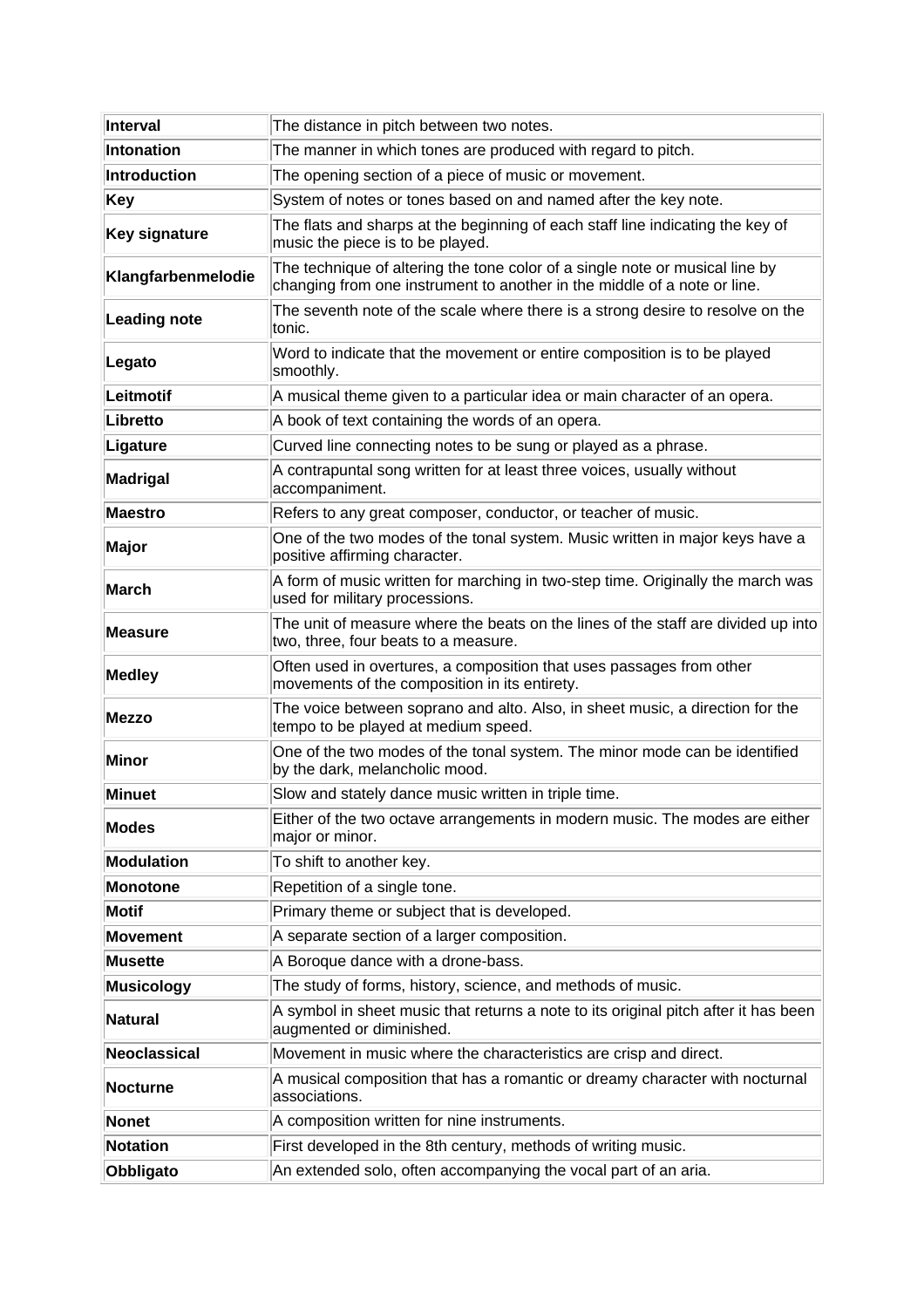| <b>Octave</b>                      | Eight full tones above the key note where the scale begins and ends.                                                                                                   |
|------------------------------------|------------------------------------------------------------------------------------------------------------------------------------------------------------------------|
| Octet                              | A composition written for eight instruments.                                                                                                                           |
| Opera                              | A drama where the words are sung instead of spoken.                                                                                                                    |
| Operetta                           | A short light musical drama.                                                                                                                                           |
| <b>Opus</b>                        | Convenient method of numbering a composer's works where a number follows<br>the word "opus". For example, Opus 28, No. 4.                                              |
| Oratorio                           | An extended cantata on a sacred subject.                                                                                                                               |
| Orchestra                          | A large group of instrumentalists playing together.                                                                                                                    |
| Orchestration                      | Arranging a piece of music for an orchestra. Also, the study of music.                                                                                                 |
| <b>Ornaments</b>                   | Tones used to embellish the principal melodic tone.                                                                                                                    |
| Ostinato                           | A repeated phrase.                                                                                                                                                     |
| Overture                           | Introduction to an opera or other large musical work.                                                                                                                  |
| Parody                             | A composition based on previous work. A common technique used in Medieval<br>and Renaissance music.                                                                    |
| Part                               | A line in a contrapuntal work performed by an individual voice or instrument.                                                                                          |
| Partial                            | A harmonic given off by a note when it is played.                                                                                                                      |
| Partita                            | Suite of Baroque dances.                                                                                                                                               |
| <b>Pastoral</b>                    | A composition whose style is simple and idyllic; suggestive of rural scenes.                                                                                           |
| <b>Pentatonic Scale</b>            | A musical scale having five notes. For example: the five black keys of a<br>keyboard make up a pentatonic scale.                                                       |
| Phrase                             | A single line of music played or sung. A musical sentence.                                                                                                             |
| Piano                              | An instruction in sheet music to play softly. Abbreviated by a "p".                                                                                                    |
| <b>Pitch</b>                       | The frequency of a note determining how high or low it sounds.                                                                                                         |
| Pizzicato                          | String instruments that are picked instead of bowed.                                                                                                                   |
| Polyphony                          | Combining a number of individual but harmonizing melodies. Also known as<br>counterpoint.                                                                              |
| Polytonality                       | Combination of two or more keys being played at the same time.                                                                                                         |
| Portamento                         | A mild glissando between two notes for an expressive effect.                                                                                                           |
| <b>Prelude</b>                     | A short piece originally preceded by a more substantial work, also an orchestral<br>introduction to opera, however not lengthy enough to be considered an<br>overture. |
| Presto                             | A direction in sheet music indicating the tempo is to be very fast.                                                                                                    |
| Progression                        | The movement of chords in succession.                                                                                                                                  |
| Quadrille                          | A 19th century square dance written for 4 couples.                                                                                                                     |
| Quartet                            | A set of four musicians who perform a composition written for four parts.                                                                                              |
| Quintet                            | A set of five musicians who perform a composition written for five parts.                                                                                              |
| <b>Recapitulation</b>              | A reprise.                                                                                                                                                             |
| <b>Recital</b>                     | A solo concert with or without accompaniment.                                                                                                                          |
| <b>Recitative</b>                  | A form of writing for vocals that is close to the manner of speech and is<br>rhythmically free.                                                                        |
| Reed                               | The piece of cane in wind instruments. The players cause vibrations by blowing<br>through it in order to produce sound.                                                |
| Refrain                            | A repeating phrase that is played at the end of each verse in the song.                                                                                                |
| <b>Register</b>                    | A portion of the range of the instrument or voice.                                                                                                                     |
| <b>Relative major and</b><br>minor | The major and minor keys that share the same notes in that key. For example:<br>A minor shares the same note as C major.                                               |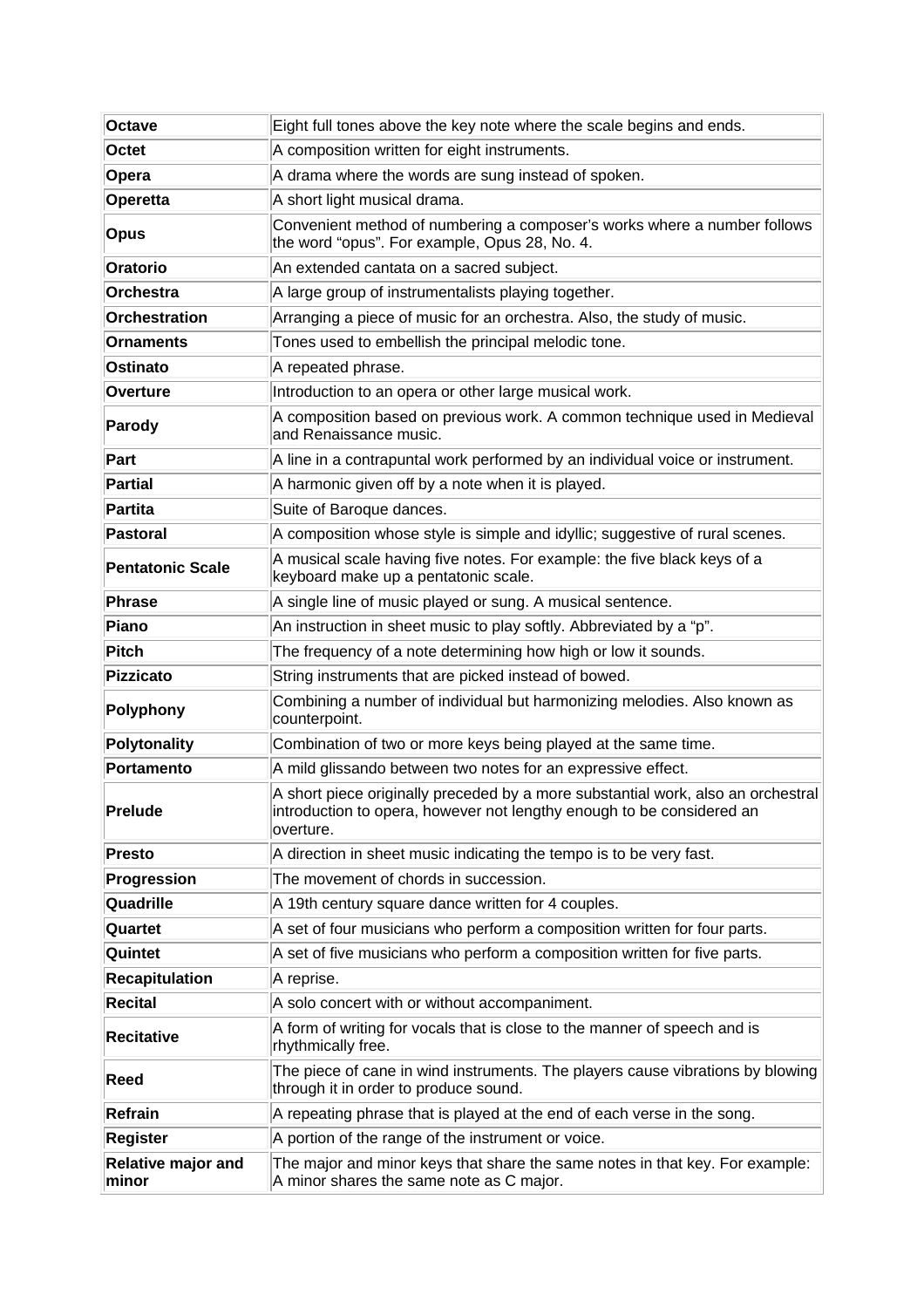| <b>Relative pitch</b> | Ability to determine the pitch of a note as it relates to the notes that precede<br>and follow it.                                                                                                                     |
|-----------------------|------------------------------------------------------------------------------------------------------------------------------------------------------------------------------------------------------------------------|
| Renaissance           | A period in history dating from the 14th to 16th centuries. This period signified<br>the rebirth of music, art, and literature.                                                                                        |
| Reprise               | To repeat a previous part of a composition generally after other music has<br>been played.                                                                                                                             |
| <b>Requiem</b>        | A dirge, hymn, or musical service for the repose of the dead.                                                                                                                                                          |
| <b>Resonance</b>      | When several strings are tuned to harmonically related pitches, all strings<br>vibrate when only one of the strings is struck.                                                                                         |
| Rhythm                | The element of music pertaining to time, played as a grouping of notes into<br>accented and unaccented beats.                                                                                                          |
| Ricercar              | Elaborate polyphonic composition of the Boroque and Renaissance periods.                                                                                                                                               |
| Rigaudon              | A quick 20th century dance written in double time.                                                                                                                                                                     |
| <b>Rococo</b>         | A musical style characterized as excessive, ornamental, and trivial.                                                                                                                                                   |
| Romantic              | A period in history during the 18th and early 19th centuries where the focus<br>shifted from the neoclassical style to an emotional, expressive, and imaginative<br>style.                                             |
| Rondo                 | A musical form where the principal theme is repeated several times. The rondo<br>was often used for the final movements of classical sonata form works.                                                                |
| Root                  | The principal note of a triad.                                                                                                                                                                                         |
| Round                 | A canon where the melody is sung in two or more voices. After the first voice<br>begins, the next voice starts singing after a couple of measures are played in<br>the preceding voice. All parts repeat continuously. |
| <b>Rubato</b>         | An important characteristic of the Romantic period. It is a style where the strict<br>tempo is temporarily abandoned for a more emotional tone.                                                                        |
| <b>Scale</b>          | Successive notes of a key or mode either ascending or descending.                                                                                                                                                      |
| <b>Scherzo</b>        | Pertaining to the sonata form, a fast movement in triple time.                                                                                                                                                         |
| <b>Scordatura</b>     | The retuning of a stringed instrument in order to play notes below the ordinary<br>range of the instrument or to produce an usual tone color.                                                                          |
| <b>Septet</b>         | A set of seven musicians who perform a composition written for seven parts.                                                                                                                                            |
| <b>Sequence</b>       | A successive transposition and repetition of a phrase at different pitches.                                                                                                                                            |
| <b>Serenade</b>       | A lighthearted piece, written in several movements, usually as background<br>music for a social function.                                                                                                              |
| <b>Sextet</b>         | A set of six musicians who perform a composition written for six parts.                                                                                                                                                |
| <b>Sharp</b>          | A symbol indicating the note is to be raised by one semitone.                                                                                                                                                          |
| Slide                 | A glissando or portamento. Also refers to the moving part of a trombone.                                                                                                                                               |
| Slur                  | A curve over notes to indicate that a phrase is to be played legato.                                                                                                                                                   |
| <u>Sonata</u>         | Music of a particular form consisting of four movements. Each of the<br>movements differ in tempo, rhythm, and melody; but are held together by<br>subject and style.                                                  |
| Sonata form           | A complex piece of music. Usually the first movement of the piece serving as<br>the exposition, a development, or recapitulation.                                                                                      |
| Sonatina              | A short or brief sonata.                                                                                                                                                                                               |
| Song cycle            | A sequence of songs, perhaps on a single theme, or with texts by one poet, or<br>having continuos narrative.                                                                                                           |
| Soprano               | The highest female voice.                                                                                                                                                                                              |
| <b>Staccato</b>       | Short detached notes, as opposed to legato.                                                                                                                                                                            |
| <b>Staff</b>          | Made up of five horizontal parallel lines and the spaces between them on which                                                                                                                                         |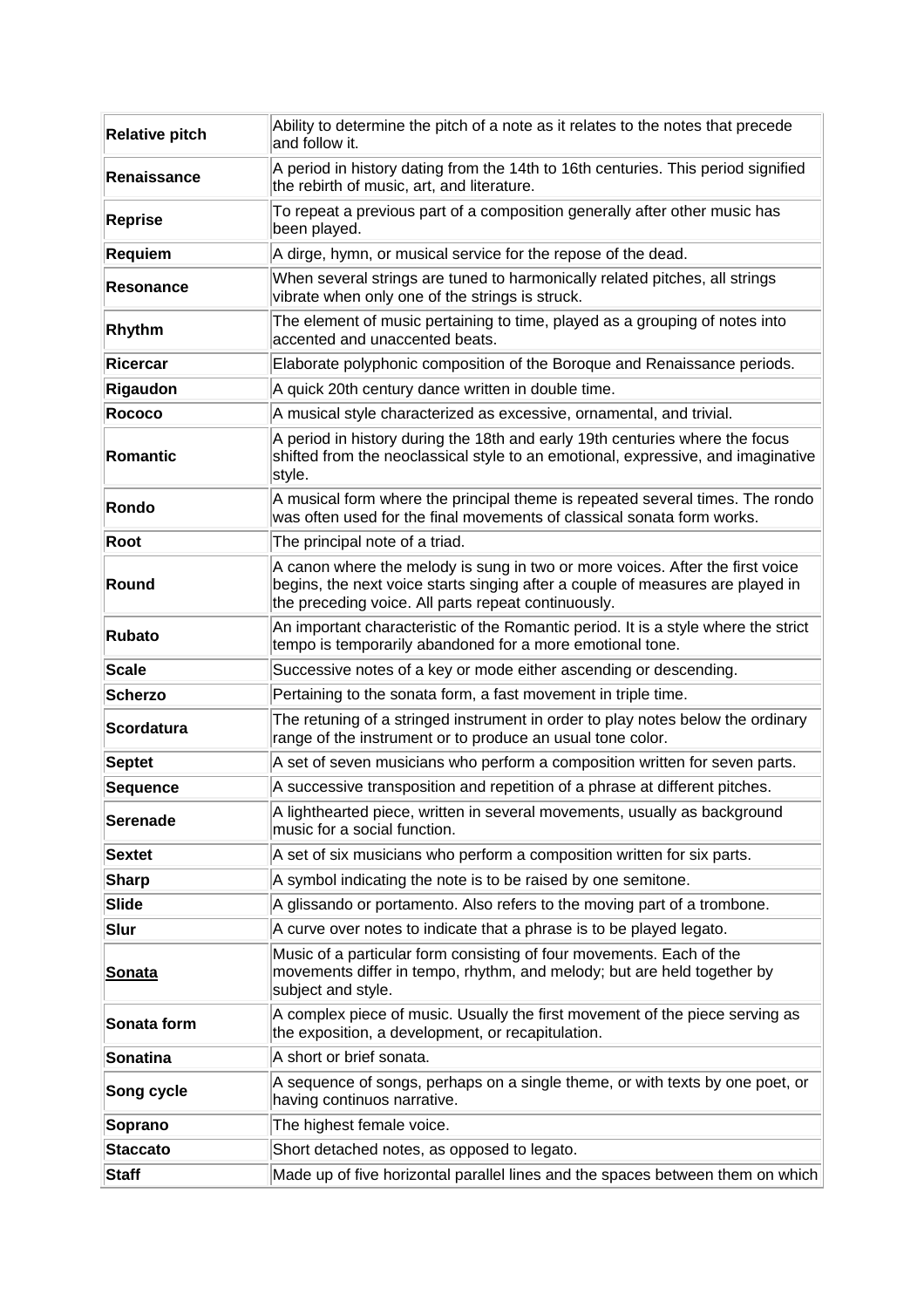|                          | musical notation is written.                                                                                                                                                         |
|--------------------------|--------------------------------------------------------------------------------------------------------------------------------------------------------------------------------------|
| <b>Stretto</b>           | Pertaining to the fugue, the overlapping of the same theme or motif by two or<br>more voices a few beats apart.                                                                      |
| <b>String Quartet</b>    | A group of 4 instruments, two violins, a viola, and cello.                                                                                                                           |
| <b>Suite</b>             | A loose collection of instrumental compositions.                                                                                                                                     |
| Symphony                 | Three to four movement orchestral piece, generally in sonata form.                                                                                                                   |
| <b>System</b>            | A combination of two or more staves on which all the notes are vertically<br>aligned and performed simultaneously in differing registers and instruments.                            |
| <b>Tablature</b>         | A system of notation for stringed instruments. The notes are indicated by the<br>finger positions.                                                                                   |
| <b>Temperament</b>       | Refers to the tuning of an instrument.                                                                                                                                               |
| <b>Tempo</b>             | Indicating speed.                                                                                                                                                                    |
| <b>Tessitura</b>         | The range of an instrumental or a vocal part.                                                                                                                                        |
| <b>Theme</b>             | A melodic or, sometimes a harmonic idea presented in a musical form.                                                                                                                 |
| Timbre                   | Tone color, quality of sound that distinguishes one verse or instrument to<br>another. It is determined by the harmonies of sound.                                                   |
| <b>Time Signature</b>    | A numeric symbol in sheet music determining the number of beats to a<br>measure.                                                                                                     |
| <b>Tonal</b>             | Pertains to tone or tones.                                                                                                                                                           |
| <b>Tonality</b>          | The tonal characteristics determined by the relationship of the notes to the<br>tone.                                                                                                |
| <b>Tone</b>              | The intonation, pitch, and modulation of a composition expressing the meaning,<br>feeling, or attitude of the music.                                                                 |
| <b>Tone less</b>         | Unmusical, without tone.                                                                                                                                                             |
| <b>Tonic</b>             | The first tone of a scale also known as a keynote.                                                                                                                                   |
| <b>Treble</b>            | The playing or singing the upper half of the vocal range. Also the highest voice<br>in choral singing.                                                                               |
| <b>Tremolo</b>           | Quick repetition of the same note or the rapid alternation between two notes.                                                                                                        |
| <b>Triad</b>             | Three note chords consisting of a root, third, and fifth.                                                                                                                            |
| Trill                    | Rapid alternation between notes that are a half tone or whole tone apart.                                                                                                            |
| Trio                     | A composition written for three voices and instruments performed by three<br>persons.                                                                                                |
| <b>Triple time</b>       | Time signature with three beats to the measure.                                                                                                                                      |
| <b>Triplet</b>           | Three notes played in the same amount of time as one or two beats.                                                                                                                   |
| <b>Tritone</b>           | A chord comprised of three whole tones resulting in an augmented fourth or<br>diminished fifth.                                                                                      |
| <b>Tune</b>              | A rhythmic succession of musical tones, a melody for instruments and voices.                                                                                                         |
| <b>Tuning</b>            | The raising and lowering a pitch of an instrument to produce the correct tone of<br>a note.                                                                                          |
| <b>Tutee</b>             | Passage for the entire ensemble or orchestra without a soloist.                                                                                                                      |
| <b>Twelve-tone music</b> | Music composed such that each note is used the same number of times.                                                                                                                 |
| Unison                   | Two or more voices or instruments playing the same note simultaneously.                                                                                                              |
| Verismo                  | A form of Italian opera beginning at the end of the 19th century. The setting is<br>contemporary to the composer's own time, and the characters are modeled<br>after every day life. |
| <b>Vibrato</b>           | Creating variation pitch in a note by quickly alternating between notes.                                                                                                             |
| <b>Virtuoso</b>          | A person with notable technical skill in the performance of music.                                                                                                                   |